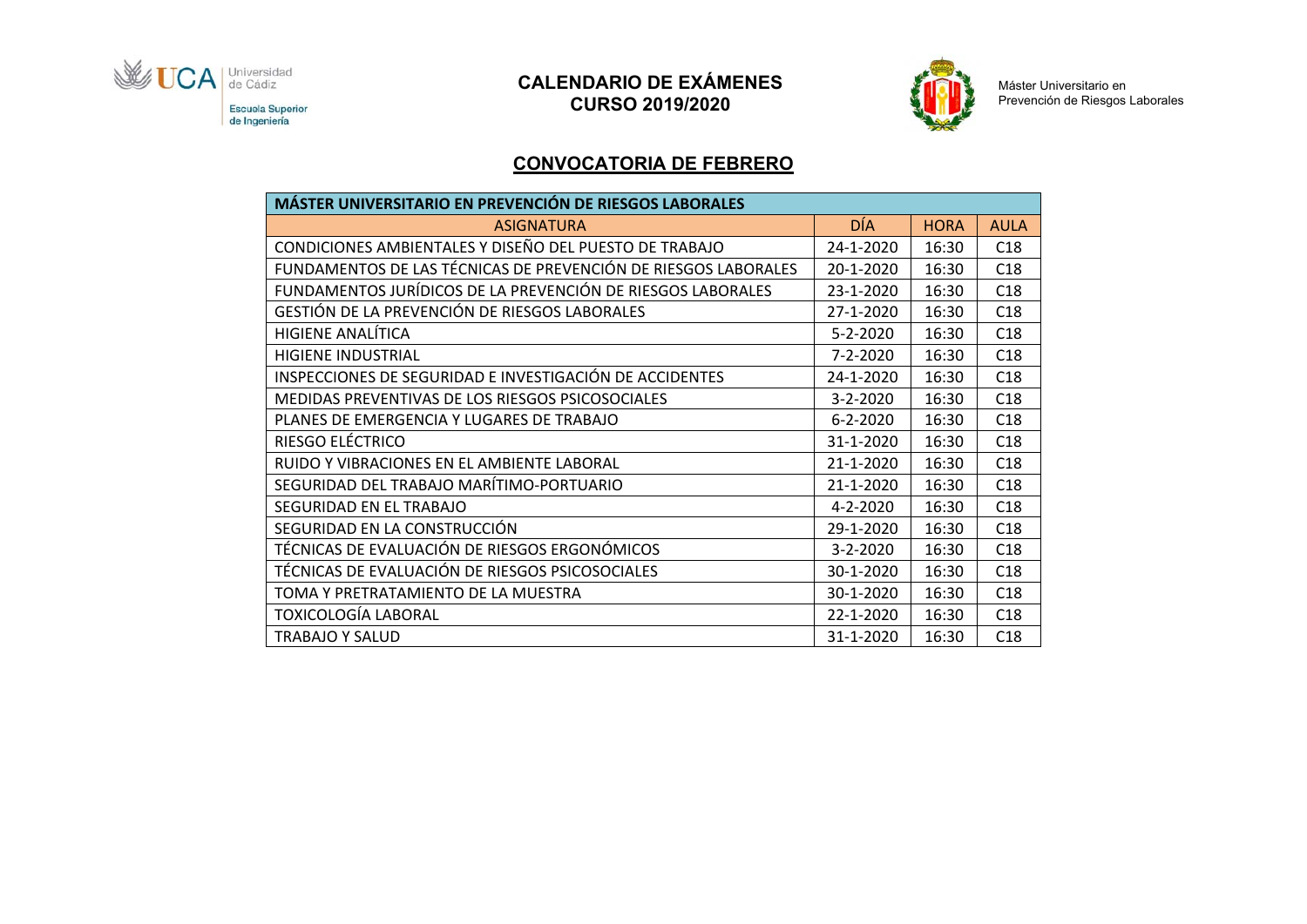

# **CALENDARIO DE EXÁMENES CURSO 2019/2020**



Máster Universitario en<br>Prevención de Riesgos Laborales

#### **CONVOCATORIA DE JUNIO**

| <b>MÁSTER UNIVERSITARIO EN PREVENCIÓN DE RIESGOS LABORALES</b> |                |             |             |  |  |
|----------------------------------------------------------------|----------------|-------------|-------------|--|--|
| <b>ASIGNATURA</b>                                              | DÍA            | <b>HORA</b> | <b>AULA</b> |  |  |
| CONDICIONES AMBIENTALES Y DISEÑO DEL PUESTO DE TRABAJO         | 15-6-2020      | 16:30       | C18         |  |  |
| FUNDAMENTOS DE LAS TÉCNICAS DE PREVENCIÓN DE RIESGOS LABORALES | 26-6-2020      | 16:30       | C18         |  |  |
| FUNDAMENTOS JURÍDICOS DE LA PREVENCIÓN DE RIESGOS LABORALES    | 24-6-2020      | 16:30       | C18         |  |  |
| GESTIÓN DE LA PREVENCIÓN DE RIESGOS LABORALES                  | 22-6-2020      | 16:30       | C18         |  |  |
| HIGIENE ANALÍTICA                                              | 23-6-2020      | 16:30       | C18         |  |  |
| <b>HIGIENE INDUSTRIAL</b>                                      | 10-6-2020      | 9:30        | C18         |  |  |
| INSPECCIONES DE SEGURIDAD E INVESTIGACIÓN DE ACCIDENTES        | 15-6-2020      | 16:30       | C18         |  |  |
| MEDIDAS PREVENTIVAS DE LOS RIESGOS PSICOSOCIALES               | 19-6-2020      | 16:30       | C18         |  |  |
| PLANES DE EMERGENCIA Y LUGARES DE TRABAJO                      | 18-6-2020      | 16:30       | C18         |  |  |
| RIESGO ELÉCTRICO                                               | 25-6-2020      | 16:30       | C18         |  |  |
| RUIDO Y VIBRACIONES EN EL AMBIENTE LABORAL                     | 10-6-2020      | 16:30       | C18         |  |  |
| SEGURIDAD DEL TRABAJO MARÍTIMO-PORTUARIO                       | $9 - 6 - 2020$ | 16:30       | C18         |  |  |
| SEGURIDAD EN EL TRABAJO                                        | 12-6-2020      | 9:30        | C18         |  |  |
| SEGURIDAD EN LA CONSTRUCCIÓN                                   | 17-6-2020      | 16:30       | C18         |  |  |
| TÉCNICAS DE EVALUACIÓN DE RIESGOS ERGONÓMICOS                  | 19-6-2020      | 16:30       | C18         |  |  |
| TÉCNICAS DE EVALUACIÓN DE RIESGOS PSICOSOCIALES                | 12-6-2020      | 16:30       | C18         |  |  |
| TOMA Y PRETRATAMIENTO DE LA MUESTRA                            | 16-6-2020      | 16:30       | C18         |  |  |
| TOXICOLOGÍA LABORAL                                            | 11-6-2020      | 16:30       | C18         |  |  |
| <b>TRABAJO Y SALUD</b>                                         | 25-6-2020      | 9:30        | C18         |  |  |